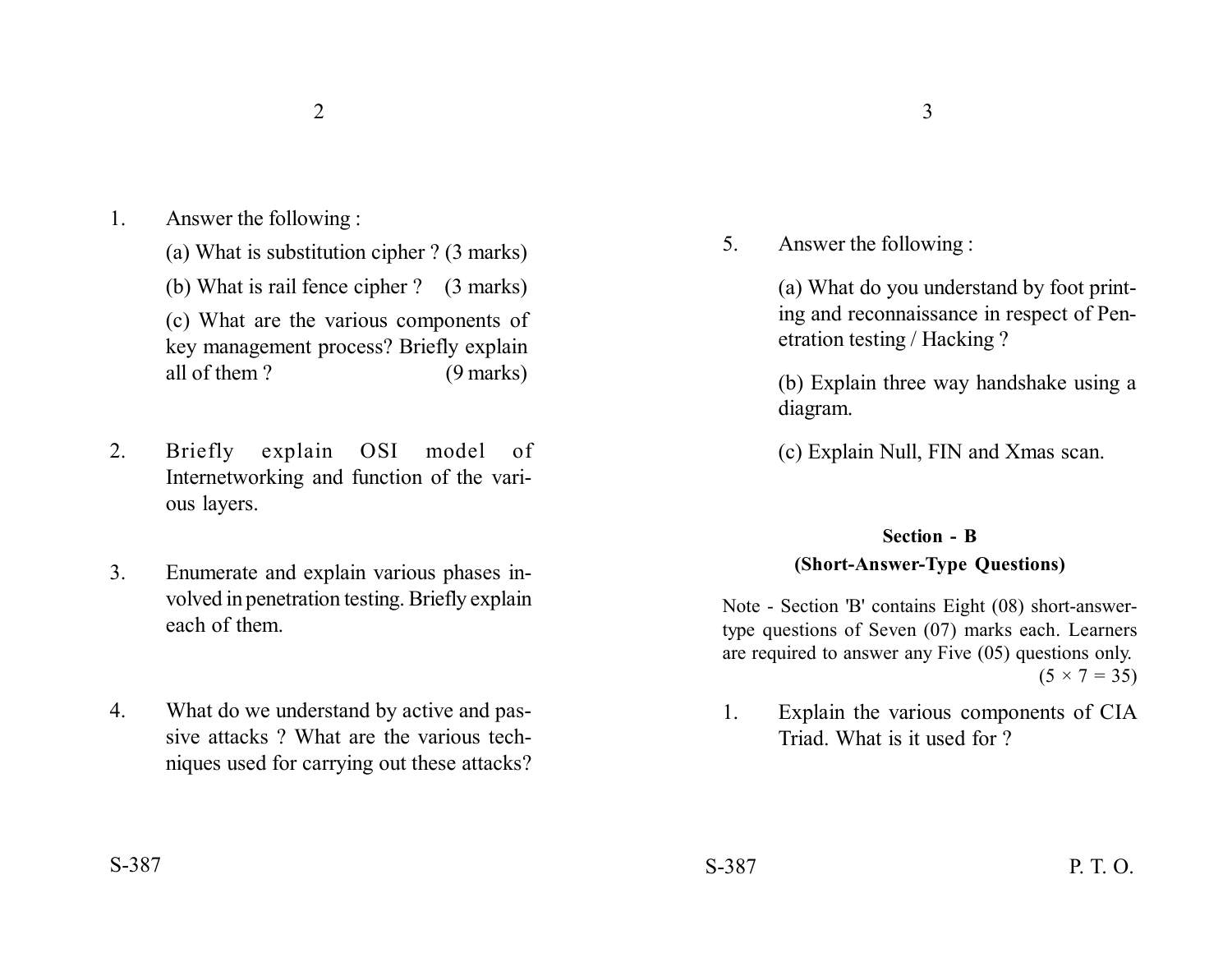- 4
- 2. Answer the following :
	- (a) What are the four modes of cryptography operations for DES ?
	- (b) What type of stream cipher cryptosystem is considered "unbreakable"?
- 3. Discuss the implementation of Kerberos for Key distribution ?
- 4. Explain the process of key generation.
- 5. Explain the purpose and type of subnetting.
- 6. What are client side attacks ? Enumerate the techniques used for carrying out such attacks ?

| CEGCS-04/PGDCS-04/                        |                       |
|-------------------------------------------|-----------------------|
| <b>MIT (CS) - 104</b>                     |                       |
| <b>Information System</b>                 |                       |
| Certificate of E-Governance and Cyber     |                       |
| Security / P. G. Diploma/                 |                       |
| M. Sc. Cyber Security                     |                       |
| (CEGCS-16/17/PGDCS-17/MSCCS)              |                       |
| <b>First Semester, Examination - 2019</b> |                       |
| Time : 3 Hours                            | <b>Max. Marks: 80</b> |
|                                           |                       |

Note - This Paper is of Eighty (80) marks divided into two (02) Sections A and B. Attempt the Questions contained in these sections according to the detailed instructions given therein.

\_\_\_\_\_\_\_\_\_\_\_\_\_\_\_\_\_\_\_\_\_\_\_\_\_\_\_\_\_\_\_\_\_\_\_\_\_\_\_\_\_

## **Section - A**

## **(Long-Answer-Type Questions)**

Note - Section 'A' contains Five (05) long-answer-type questions of Fifteen (15) marks each. Learners are required to answer any Three (03) questions only.

 $(3 \times 15 = 45)$